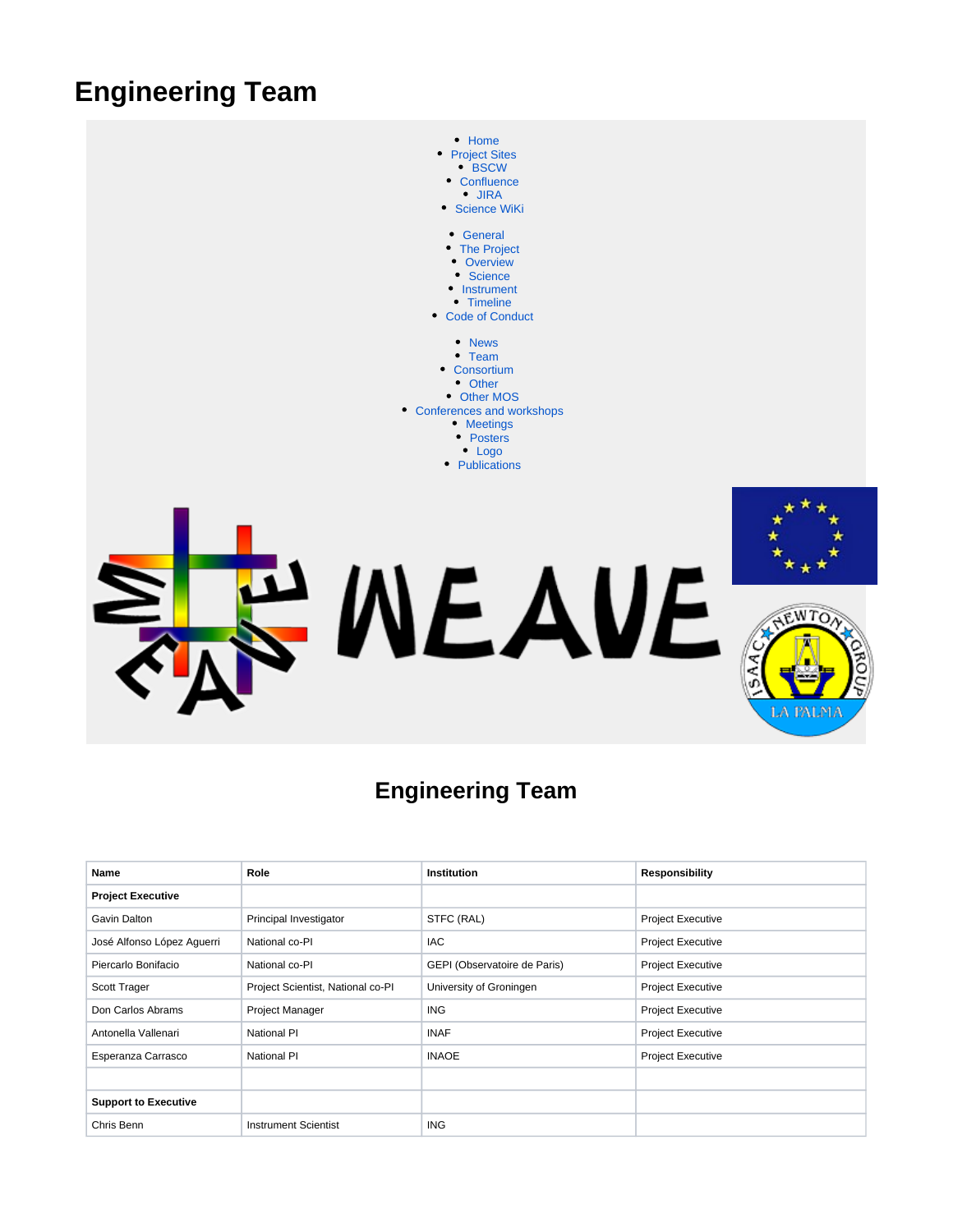| Georgia Bishop                          | System Engineer                 | STFC (RAL)                                        |                                        |
|-----------------------------------------|---------------------------------|---------------------------------------------------|----------------------------------------|
| Kevin Middleton                         | Deputy System Engineer          | STFC (RAL)                                        |                                        |
| Juan José Herrera                       | Project Support Office Manager  | <b>ING</b>                                        |                                        |
| Shoko Jin                               | <b>Deputy Project Scientist</b> | University of Oxford / University of<br>Groningen |                                        |
|                                         |                                 |                                                   |                                        |
| <b>Instrument Scientist Group</b>       |                                 |                                                   |                                        |
| Cecilia Fariña                          | <b>OISMT</b>                    | <b>ING</b>                                        |                                        |
| Lilian Domínguez                        | <b>OISMT</b>                    | <b>ING</b>                                        |                                        |
|                                         |                                 |                                                   |                                        |
| <b>Fibre Positioner System</b>          |                                 |                                                   |                                        |
| lan Lewis                               | System Manager/WPM              | University of Oxford                              | <b>Fibre Positioner</b>                |
| Andy Ridings                            | Work Package Manager            | <b>ING</b>                                        | Non-science detectors                  |
| David Terrett                           | Work Package Manager            | STFC (RAL)                                        | Fibre Positioner (software)            |
| Gavin Dalton                            | Principal Investigator          | STFC (RAL)                                        | <b>Project Executive</b>               |
| Kevin Dee                               | Work Package Manager            | <b>ING</b>                                        | <b>Handling Equipment</b>              |
| <b>Matthew Brock</b>                    | <b>Team Member</b>              | University of Oxford                              | POS Lead Mechanical Designer           |
| Roberto Martínez                        | <b>Team Member</b>              | <b>ING</b>                                        | A&G Camera Support                     |
| Sarah Hughes (PhD Student)              | <b>Team Member</b>              | University of Oxford                              | <b>Fibre Positioner</b>                |
| Scott Trager                            | Work Package Manager            | NOVA (University of Groningen)                    | Large IFU                              |
|                                         |                                 |                                                   |                                        |
| <b>Fibre System</b>                     |                                 |                                                   |                                        |
| Shan Mignot                             | System Manager/WPM              | Lagrange (Observatoire de Nice)                   | Fibres                                 |
| David Horville                          | Team Member - Now retired       | GEPI (Observatoire de Paris)                      | Optics                                 |
| Elisabetta Caffau                       | <b>Team Member</b>              | GEPI (Observatoire de Paris)                      | Test data processing                   |
| Gilles Fasola                           | <b>Team Member</b>              | GEPI (Observatoire de Paris)                      | <b>Optical testing</b>                 |
| Johan Pragt                             | <b>Team Member</b>              | <b>NOVA (ASTRON)</b>                              | LIFU mechanical engineer               |
| Marc Verheijen                          | <b>Team Member</b>              | University of Groningen                           | mIFU design                            |
| Piercarlo Bonifacio                     | <b>Team Member</b>              | GEPI (Observatoire de Paris)                      | Project management and data processing |
| <b>Rik ter Horst</b>                    | <b>Team Member</b>              | NOVA (ASTRON)                                     | LIFU and mIFU design                   |
| Scott Trager                            | Work Package Manager            | NOVA (University of Groningen)                    | mIFU WP manager                        |
|                                         |                                 |                                                   |                                        |
| <b>Two-degree Prime Focus</b>           |                                 |                                                   |                                        |
| <b>Emilie Lhome</b>                     | System Manager/WPM              | <b>ING</b>                                        | Prime Focus Corrector                  |
| Kevin Dee                               | Work Package Manager            | <b>ING</b>                                        | Prime Focus Corrector                  |
| Jose Alonso Burgal                      | <b>Team Member</b>              | <b>IAC</b>                                        | <b>Mechanical Engineer</b>             |
| José Miguel Delgado                     | Work Package Manager            | IAC                                               | IAC Control Software & Hardware        |
| José Miguel Herreros                    | Team Member                     | <b>IAC</b>                                        | <b>IAC Project Manager</b>             |
| Neil O'Mahoney                          | <b>Team Member</b>              | <b>ING</b>                                        | Optics                                 |
| <b>Tibor Agocs</b>                      | <b>Team Member</b>              | <b>ESTEC</b>                                      | PFC Optical Design                     |
|                                         |                                 |                                                   |                                        |
| <b>WEAVE Observatory Control System</b> |                                 |                                                   |                                        |
| Sergio Picó                             | System Manager                  | <b>ING</b>                                        | Software                               |
| Andrea Baruffolo                        | Work Package Manager            | <b>INAF</b>                                       | <b>Observatory Control System</b>      |
| Bernardo Salasnich                      | <b>Team Member</b>              | <b>INAF</b>                                       | <b>Observatory Control System</b>      |
| Carlos Martín                           | <b>Team Member</b>              | <b>ING</b>                                        | <b>Control Systems</b>                 |
| Chris Mottram                           | <b>Team Member</b>              | LJMU                                              | Detector readout (software)            |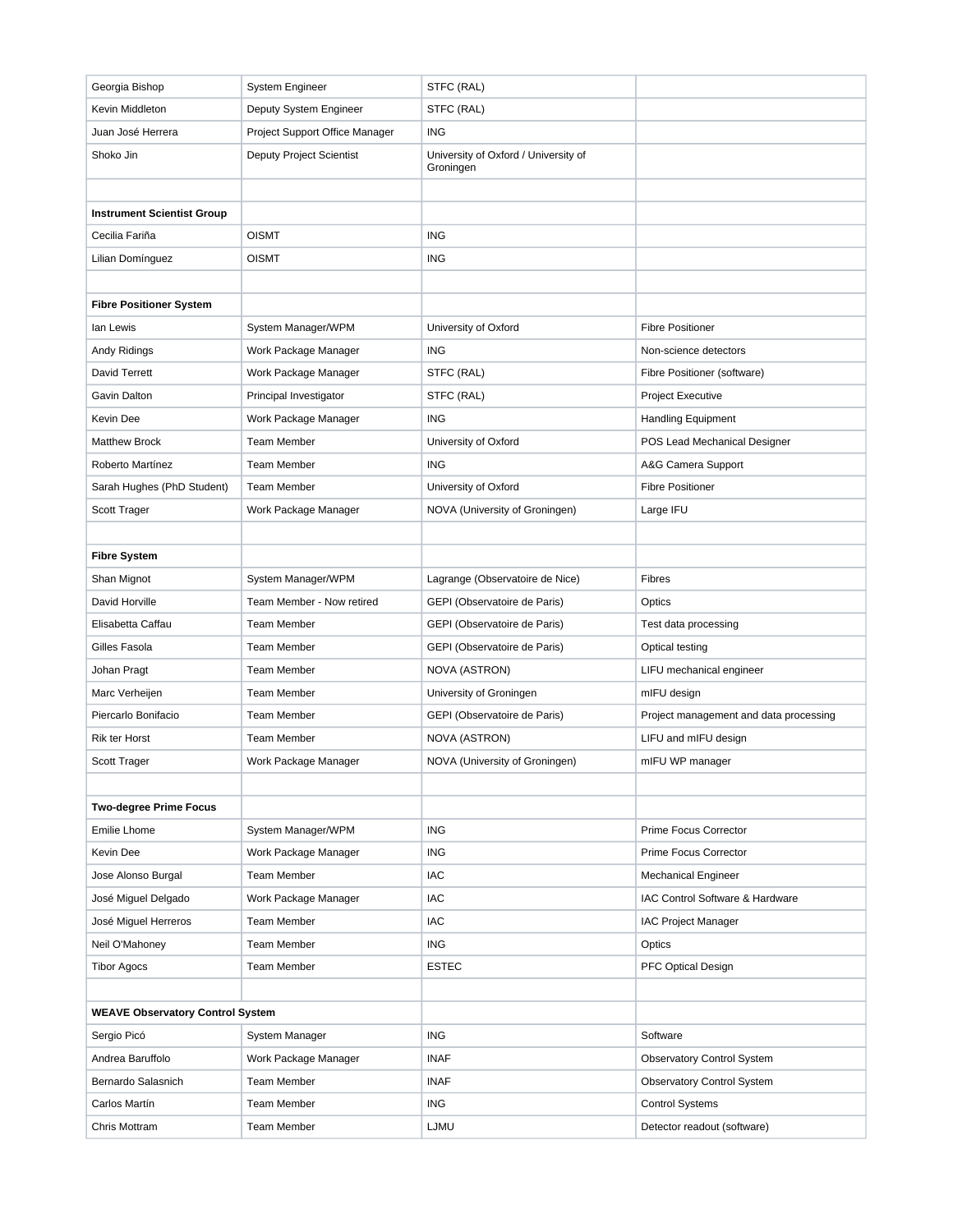| David Terrett                 | Work Package Manager                  | STFC (RAL)                | Fibre Positioner (software)                        |
|-------------------------------|---------------------------------------|---------------------------|----------------------------------------------------|
| Diego Cano                    | Work Package Manager                  | <b>ING</b>                | <b>Control Systems</b>                             |
| <b>Emanuel Gafton</b>         | <b>Team Member</b>                    | <b>ING</b>                | <b>Observatory Control System</b>                  |
| Frank Gribbin                 | <b>Team Member</b>                    | <b>ING</b>                | <b>TCS</b> upgrades                                |
| <b>Huw Morris</b>             | <b>Team Member</b>                    | STFC (RAL)                | Scheduler developer                                |
| lain Steele                   | Work Package Manager                  | LJMU                      | Sci. Detectors, Calibration and QL softw.          |
| José Miguel Delgado           | <b>Team Member</b>                    | <b>IAC</b>                | Control system electronics                         |
| Jose Miguel Herreros          | Work Package Manager                  | <b>IAC</b>                | Control system electronics                         |
| <b>Steve Guest</b>            | <b>Team Member</b>                    | STFC (RAL)                | Scheduler developer                                |
|                               |                                       |                           |                                                    |
| <b>Spectrograph System</b>    |                                       |                           |                                                    |
| Remko Stuik                   | System Manager                        | NOVA (Leiden Observatory) | Spectrograph                                       |
| Andrea Bianco                 | <b>Team Member</b>                    | <b>INAF</b>               | <b>VPH Gratings</b>                                |
| Chris Mottram                 | <b>Team Member</b>                    | LJMU                      | Detector readout (software)                        |
| Eddy Elswijk                  | <b>Team Member</b>                    | <b>NOVA (ASTRON)</b>      | MAIV and quality engineer                          |
| Esperanza Carrasco            | <b>Team Member</b>                    | <b>INAOE</b>              | <b>Optical Engineer</b>                            |
| lain Steele                   | Work Package Manager                  | LJMU                      | Sci. Detectors, Calibration and QL softw.          |
| lan Tosh                      | Work Package Manager - Now<br>retired | STFC (RAL)                | Spectrograph Optics                                |
| Jan Kragt                     | <b>Team Member</b>                    | NOVA (ASTRON)             | Spectrograph (mechanical)                          |
| Menno Schuil                  | <b>Team Member</b>                    | NOVA (ASTRON)             | Mechanical production                              |
| Niels Tromp                   | <b>Team Member</b>                    | <b>NOVA (ASTRON)</b>      | <b>Mechanical Design</b>                           |
| Ramón Navarro                 | Work Package Manager                  | NOVA (ASTRON)             | Spectrograph                                       |
| Johan Pragt                   | <b>Team Member</b>                    | NOVA (ASTRON)             | Spectrograph System                                |
| Roberto Martínez              | <b>Team Member</b>                    | <b>ING</b>                | Camera Support                                     |
| Scott Trager                  | <b>Team Member</b>                    | University of Groningen   | NL PI                                              |
| <b>Stuart Bates</b>           | <b>Team Member</b>                    | LJMU                      | Science Detectors (mechanical)                     |
|                               |                                       |                           |                                                    |
| <b>Core Processing System</b> |                                       |                           |                                                    |
| Nicholas Walton               |                                       |                           |                                                    |
|                               | System Manager                        | CASU                      | Data Analysis Management                           |
| Alireza Molaeinezhad          | <b>Team Member</b>                    | CASU                      | <b>CPS Developer</b>                               |
| Anaïs Gonneau                 | <b>Team Member</b>                    | CASU                      | QL Pipeline and all the associated testing         |
| <b>Clare Worley</b>           | <b>Team Member</b>                    | CASU                      | Interfaces with science users and with APS<br>team |
| David Murphy                  | <b>Team Member</b>                    | CASU                      | Data Management                                    |
| Francisco Paz Chinchón        | <b>Team Member</b>                    | CASU                      | Developer for the CPS                              |
| Jim Lewis                     | <b>Team Member</b>                    | CASU                      | Lead developer for the CPS                         |
| Mike Irwin                    | Work Package Manager                  | CASU                      | Data Analysis, Management                          |
|                               |                                       |                           |                                                    |
| <b>WHT Support Facilities</b> |                                       |                           |                                                    |
| Amado Guillén                 | <b>Team Member</b>                    | <b>ING</b>                | Electronics                                        |
| David González                | <b>Team Member</b>                    | ING                       | Mechanical                                         |
| David Hernández               | <b>Team Member</b>                    | <b>ING</b>                | Electrical                                         |
| Diego Cano                    | Work Package Manager                  | ING                       | <b>Control Systems</b>                             |
| Kevin Dee                     | Work Package Manager                  | ING                       | Handling Equipment                                 |
| Neil O'Mahony                 | <b>Team Member</b>                    | <b>ING</b>                | Optics                                             |
| Servando Rodríguez            | <b>Team Member</b>                    | ING                       | Mechanical                                         |